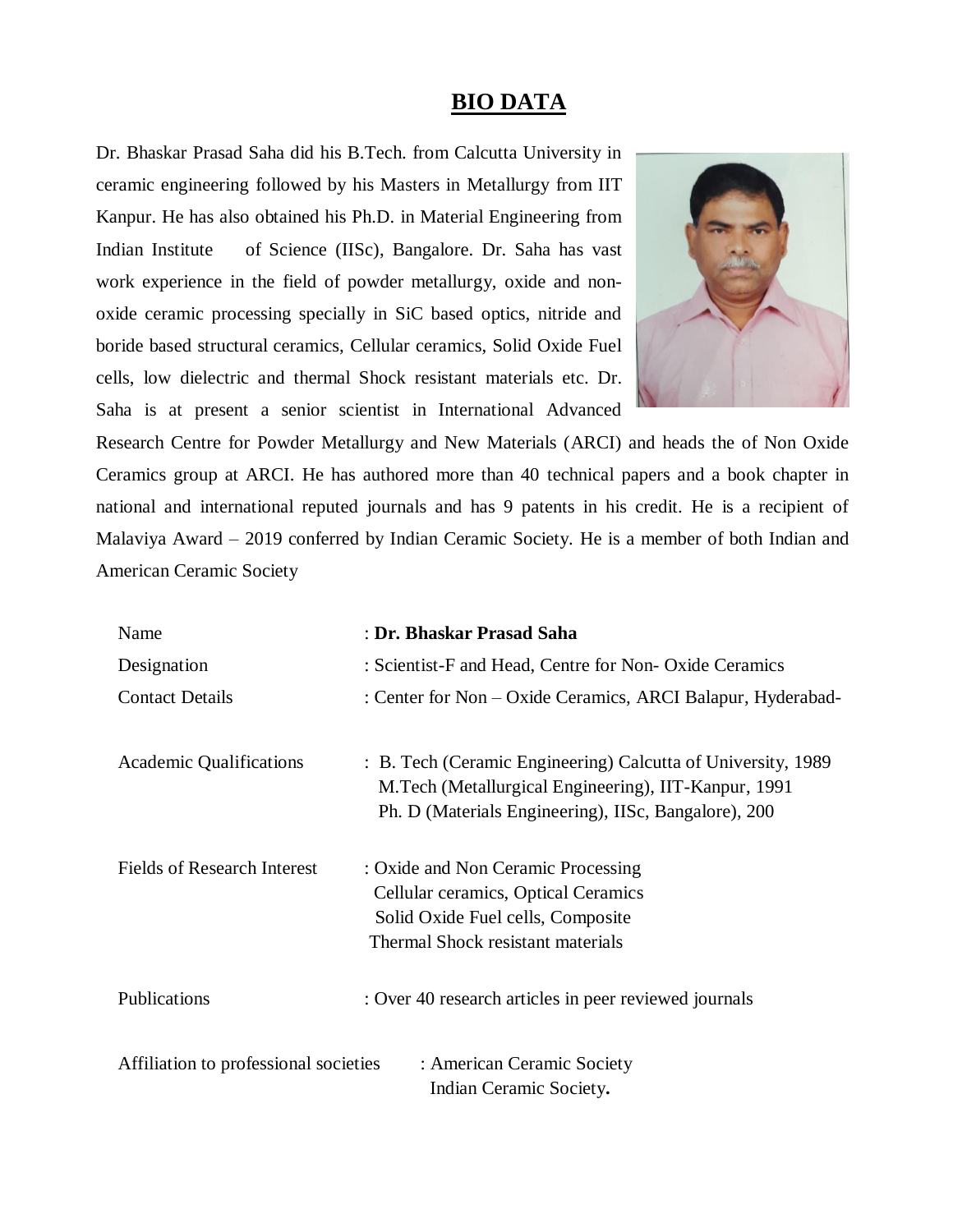## **LIST OF PAPERS PUBLISHED**

- 1. Swathi Manivannan, Papiya Biswas, Prasenjit Barick, Sweety Kumari, **Bhaskar Prasad Saha**, Roy Johnson , Comparative Study on Compaction and Sintering Behavior of Spray and Freeze Granulated Magnesium Aluminate Spinel Powder, Transactions of the Indian Ceramic Society
- 2. Prasenjit Barick and **Bhaskar Prasad Saha,** Effect of boron nitride addition on densification, microstructure, mechanical, thermal and dielectric properties of β-SiAlON ceramic, Journal of Materials Engineering and Performance (Accepted)
- 3. Shaik Mubina, M. Ilaiyaraja, Asit Kumar Khanra, **Bhaskar Prasad Saha** "Fabrication and microstructure analysis of continuous C fibers reinforced SiC-Cnfs hybrid composite tubes", Materials and Manufacturing Processes, Accepted-2020, [https://doi.org/10.1080/10426914.2020.1832685.](https://doi.org/10.1080/10426914.2020.1832685)
- 4. Shaik Mubina, P. Sudharshan Phani, Asit Kumar Khanra, **Bhaskar Prasad Saha**, "A nanoindentation based study to evaluate the effect of carbon nanofibers on the mechanical properties of SiC composites", Journal of Composite Interfaces, 2020, 1-18, DOI: 10.1080/09276440.2020.1780555.
- 5. Shaik Mubina, A. Khanra and **Bhaskar Prasad Saha, "**Enhancement of oxidation resistance of CVD SiC coated Cf/C-SiC hybrid composite tubes processed through Siinfiltration", *Journal of Alloys and Compounds,* Journal of Alloys and Compounds[,Volume 826,](https://www.sciencedirect.com/science/journal/09258388/826/supp/C) 154107,DOI:10.1016/j.jallcom.2020.154107.
- 6. P. Barick, B.V. Shalini, M. Srinivas, D.C. Jana, **Bhaskar Prasad Saha**, "A facile route for producing spherical granules comprising water reactive AlN added composite powder", Advanced Powder Technology, Vol. 31, No. 5( 2020), pp 2119-2027, DOI : [https://doi.org/10.1016/j.apt.2020.03.009. I.F. 4.217.](https://doi.org/10.1016/j.apt.2020.03.009.%20I.F.%204.217)
- 7. Kolan Madhav Reddy and **Bhaskar Prasad Saha**, "Effect of porosity on the structure and properties of β-SiAlON ceramics", Journal of Alloys and Compounds 779(2019) 590-598.
- 8. Shaik Mubina, A. Khanra and **Bhaskar Prasad Saha**, "Optimization of processing parameters, physical and mechanical properties of SiC – CNF composites using Taguchi approach", *Material Today Proceedings*, [Volume 18, Part 7,](https://www.sciencedirect.com/science/journal/22147853/18/part/P7) 2019, Pages 5300-5308.
- 9. Ummen Sabu, Bhaskar Majumdar, **Bhaskar Prasad Saha** & Dibakar Das, "Spark Plasma Sintering of Silicon Carbide with Al2O3 and CaO: Densification Behavior, Phase Evolution and Mechanical Properties," Transactions of the Indian Ceramic Society, vol. 77, no. 4, pp. 1-7 (2018).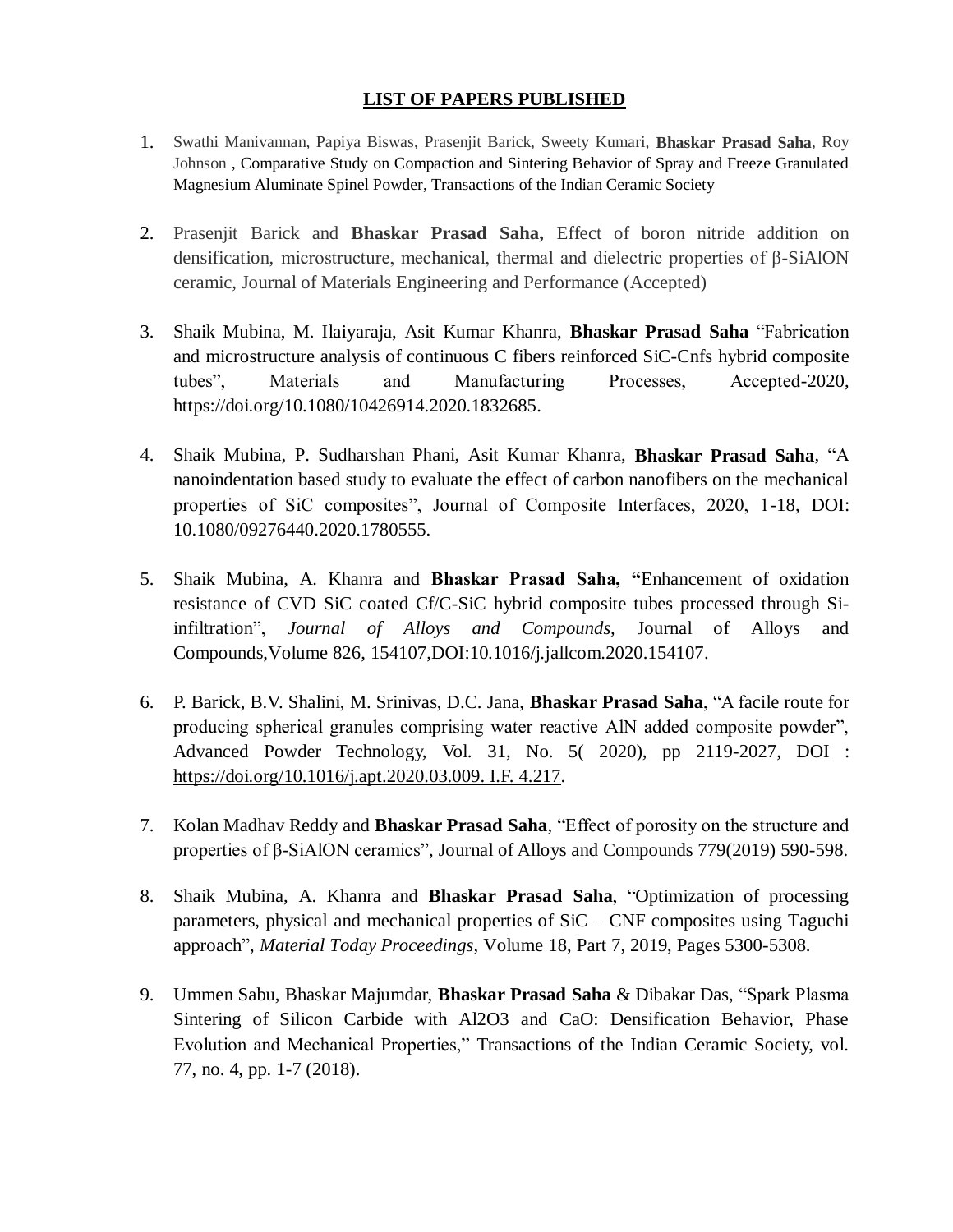- **10.** Shaik Mubina, A. Khanra and Bhaskar Prasad Saha, "Processing of sintered and CVD coated SiC/CNFs thin composite tubes", Materials Chemistry and Physics 220 (2018) 225–232**.**
- 11. D.C. Jana, P. Barick, **Bhaskar Prasad Saha**, "Effect of sintering temperature on densities and mechanical properties of solid-state sintered silicon carbide ceramics and evaluation of failure origin", Journal of Materials Engineering and Performance, Published online 15<sup>th</sup> May 2018.
- 12. S.V. Amrut Raj, D.C. Jana, P. Barick,**Bhaskar Prasad Saha,** "Microstructure evolution in densification of SiC ceramics by aluminiumvapour infiltration and investigation of mechanical properties" Ceramics International, doi.org/10.1016/j.ceramint.2018.02.132, 2018, Article in press.
- 13. P. Barick, R. Mitra, **Bhaskar Prasad Saha**, "Influence of a few important parameters on the rheological behaviour of silicon carbide nanoparticles dispersed aqueous suspension", Ceramics International, [https://doi.org/10.1016/j.ceramint.2018.02.113,](https://doi.org/10.1016/j.ceramint.2018.02.113) 2018.
- 14. P. Barick**,** A. Chatterjee, B. Majumdar, **Bhaskar Prasad Saha,** R. Mitra, "Comparative evaluations and microstructure: mechanical property relations of sintered silicon carbide consolidated by various techniques", Metallurgical and Materials Transaction A (2018) 49(4): 1182-1201.
- 15. P. Barick, **Bhaskar Prasad Saha**, S.V. Joshi, R. Mitra, "Spray-freeze-dried nanosized silicon carbide containing granules: Properties, compaction behaviour and sintering" Journal of European Ceramic Society, 36(2016) 3863-3877.
- 16. P. Barick**,** D. Chakravarty, **Bhaskar Prasad Saha,** R. Mitra, S.V.Joshi, "Effect of pressure and temperature on microstructure and mechanical properties of spark plasma sintered silicon carbide processed with β-SiCnanopowder and sintering additives", Ceramics International 42(2016) 3836-3848.
- 17. P. Barick, **Bhaskar Prasad Saha**, R Mitra and S. V. Joshi, "Effect of concentration and molecular weight of poly-ethylenimine on zeta potential, iso-electric point of nanocrystalline silicon carbide in aqueous and ethanol medium", *Ceram. Inter.,* 41 (2015), 4289-4293.
- 18. Ramanathan Papitha1 , Madireddy Buchi Suresh , Yebaluri Srinivas Rao , **Bhaskar Prasad Saha** , Dibakar Das , Roy Johnson, "Pressure slip casting and cold isostatic pressing of aluminum titanate green ceramics: A comparative evaluation", Processing and Application of Ceramics 7 [4] (2013) 159–166.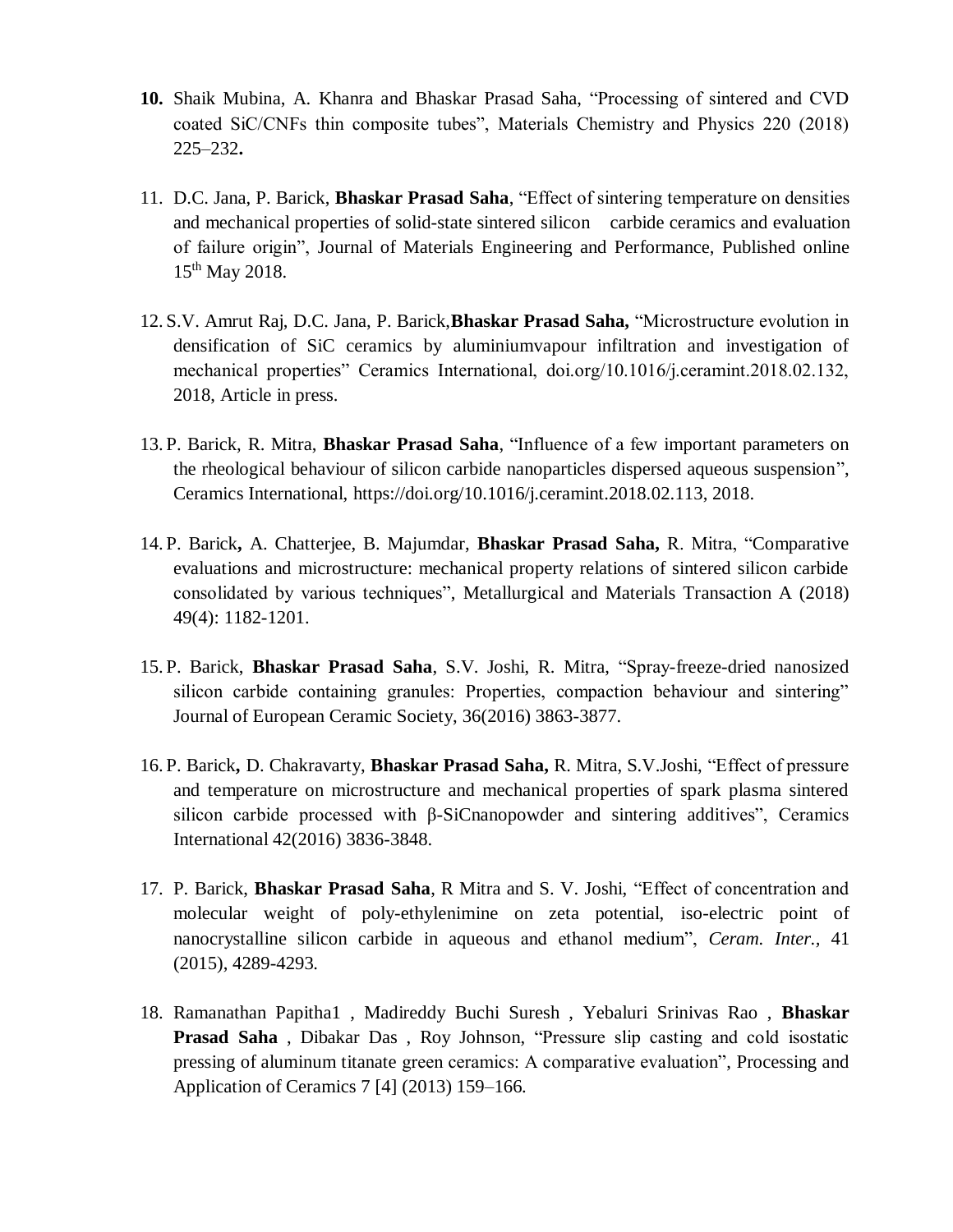- 19. P. Barick, D. C. Jana and **Bhaskar Prasad Saha,** "Load-dependent indentation behavior of β-SiAlON and α-silicon carbide" *J. Adv. Ceram.,* 2 (2013), 185-192.
- 20. **Bhaskar Prasad Saha**, R. Johnson and V. Jayaram, "Comparative Evaluation of Thermal Conductivity of Zirconia solid and honeycomb structures" , Expt. *Heat Transf.,* 25 (2012), 267-281.
- 21. **Bhaskar Prasad Saha**, J. Mukhopadhyay, and R. Johnson, "Comparative nanoparticle size characterization of EEW alumina using various measurement techniques", *Part. Sci. Technol.*, 30 (2012), 517-532
- 22. Swati Manivannan, Papitha Ramanathan, U S Hareesh, Bhaskar Saha, R Johnson, Vijaykumar M, Rheological Studies on Aqueous Alumina Extrusion Mixes, Transactions of the Indian Institute of Metals 64(6), December 2011
- 23. **Bhaskar Prasad Saha**, Vinoth Kumar, S.V.Joshi, Avinash Balakrishnan, Christophe, Louis Martin, "Investigation of Compaction Behaviour of Alumina Nano Powder", Powder Technology, Vol. 224, (2012) 90-95
- 24. Balakrishnan, C. L. Martin, **Bhaskar Prasad Saha** and S. V. Joshi, "Modelling of Compaction and Green Strength of Aggregated Ceramic Powders", *J. Am. Ceram. Soc.,*   $94(2011)$ ,  $1046 - 1052$ .
- 25. A Balakrishnan, P Pizette, C L Martin, S V Joshi, **Bhaskar Prasad Saha,** "Effect of particle size in aggregated and agglomerated ceramic powders." Acta Mater.58, 802 - 812 2010.
- 26. K. Rajeswari, A. Rajasekhar Reddy, U. S. Hareesh, **Bhaskar Prasad Saha** and R. Johnson, "Micro structural control of stabilized zirconia ceramics (8YSZ)through modified conventional sintering methodologies" Science of Sintering 42, 2010, 91-97, 2010.
- 27. **Bhaskar Prasad Saha**, SweetyKumari, N. Eswar Prasad and Roy Johnson, "Effect of Relative Density on the Compressive Flow Behaviour of Cordierite and Cordierite: Mullite Honeycombs". [Transactions of the Indian Institute of Metals \(2010\) 63:701-706.](http://www.springerlink.com/content/0975-1645)
- 28. I.Ganesh, B. Srinivas, R. Johnson, **Bhaskar Prasad Saha** and Y.R. Mahajan "Microwave assisted solid-state reaction synthesis of MgAl2O<sup>4</sup> spinel powders", Journal of European Ceramic Society, 24 (2) (2004) 201-207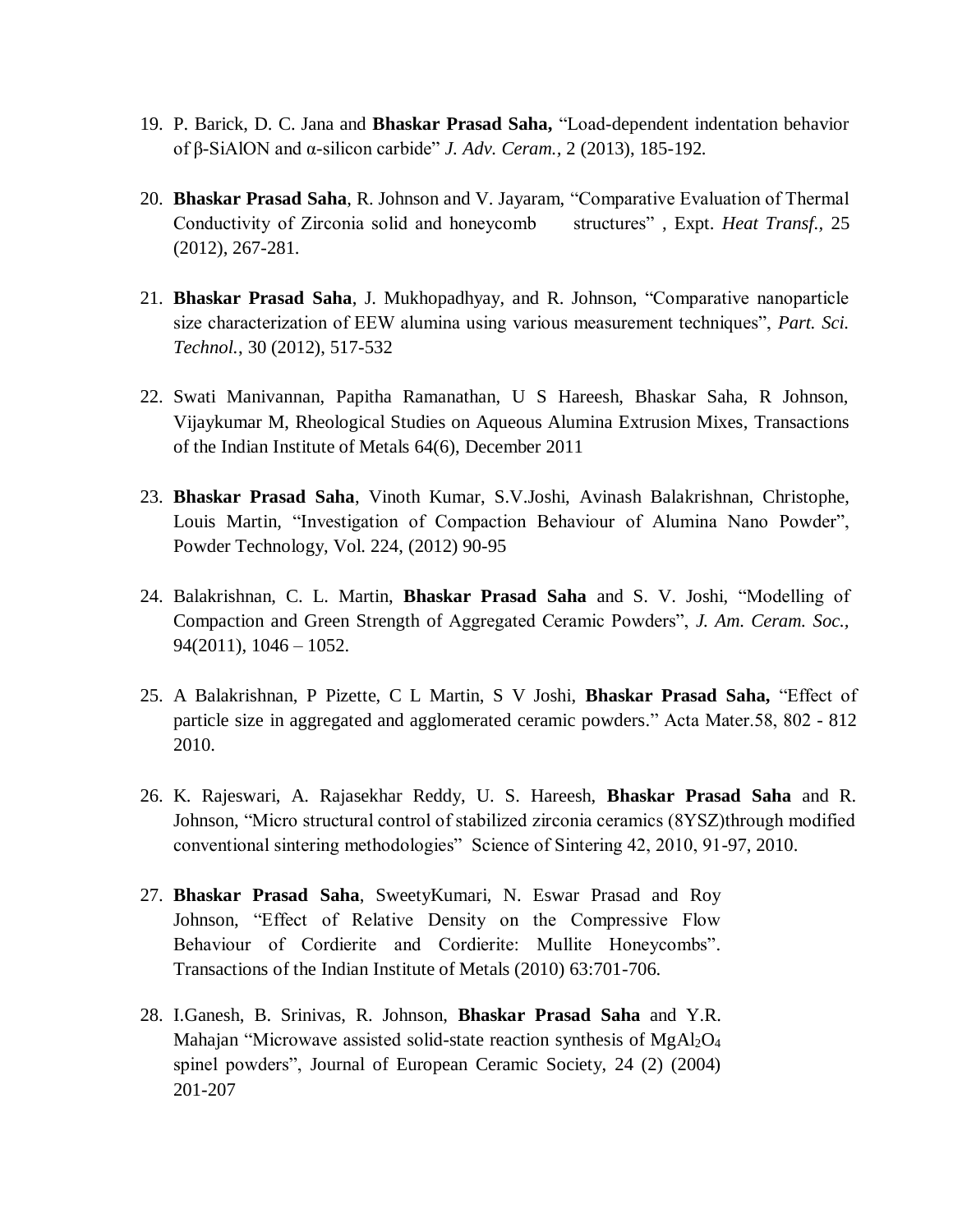- 29. Setu Chako, Roy Johnson, **Bhaskar Prasad Saha**, I. Ganesh, M. Vijaykumar and Y.R .Mahajan, "Rheometric studies on cordierite-mullite precursor mix for extrusion of honeycomb structures" , Transaction of Indian Ceramic Society 63(2)2004
- 30. Roy Johnson, Vipin Jain, S.V. Kamat, I. Ganesh, **Bhaskar Prasad Saha** and Y.R. Mahajan, "Studies on energy absorption characteristics of cordierite-mullite honeycombs", Journal of Advanced Materials, 35 (3) (2003) 3-8
- 31. R. Johnson, I. Ganesh, **Bhaskar Prasad Saha**, G.V.N. Rao and Y.R. Mahajan, "Solid state reactions of cordierite precursor oxides and effect of substitution of CaO on the thermal expansion behavior of cordierite honeycomb structures" Journal of Materials Science, 38 (2003) 2953-2961
- 32. Vipin Jain, R. Johnson, I. Ganesh, **Bhaskar Prasad Saha** and Y.R. Mahajan, Effect of rubber encapsulation on the comparative mechanical behavior of ceramic honeycombs with foams", Materials Science and Engineering A347 (2003) 109-122.
- 33. N. Thiyagarajan, R. Johnson, **Bhaskar Prasad Saha**, Y.S. Rao, S. Kumar, I. Ganesh and Y.R. Mahajan , "Glimpses of ceramics – ARCI's perspectives"
- 34. Proceedings of US-Japan Workshop (2002) on "Low cost production of Ceramics and related materials", Osaka, Japan, pp.  $49 - 57$ ,  $(2002)$
- 35. I.Ganesh, S. Bhattacharjee, **Bhaskar Prasad Saha**, R. Johnson, and Y. R. Mahajan, "A new sintering aid for magnesium aluminate spinel" Ceramics International, 27 (7) (2001) 773-779.
- 36. **Bhaskar Prasad Saha**, Roy Johnson, I. Ganesh, G.V.N. Rao, S. Bhattacharjee, and Y.R. Mahajan, "Thermal anisotropy in sintered cordierite monoliths" Materials Chemistry and Physics, 67 (1-3) (2001) 140-145.
- 37. R. Johnson**, Bhaskar Prasad Saha**, I. Ganesh, V. Mahender, S. Bhattacharjee, Y. R. Mahajan, M.M.K. Khaja, "Ceramic based catalytic converter for diesel vehicles" Transactions of the Indian Ceramic Society, 59 (3) (2000) 93-95
- 38. **Bhaskar Prasad Saha**, K.P.Rao and T.P. Bagchi, "High-Purity, Fully Dense Iron Strips by Powder Rolling" Transaction of Powder Metallurgy Association of India, Vol. 21, December 1994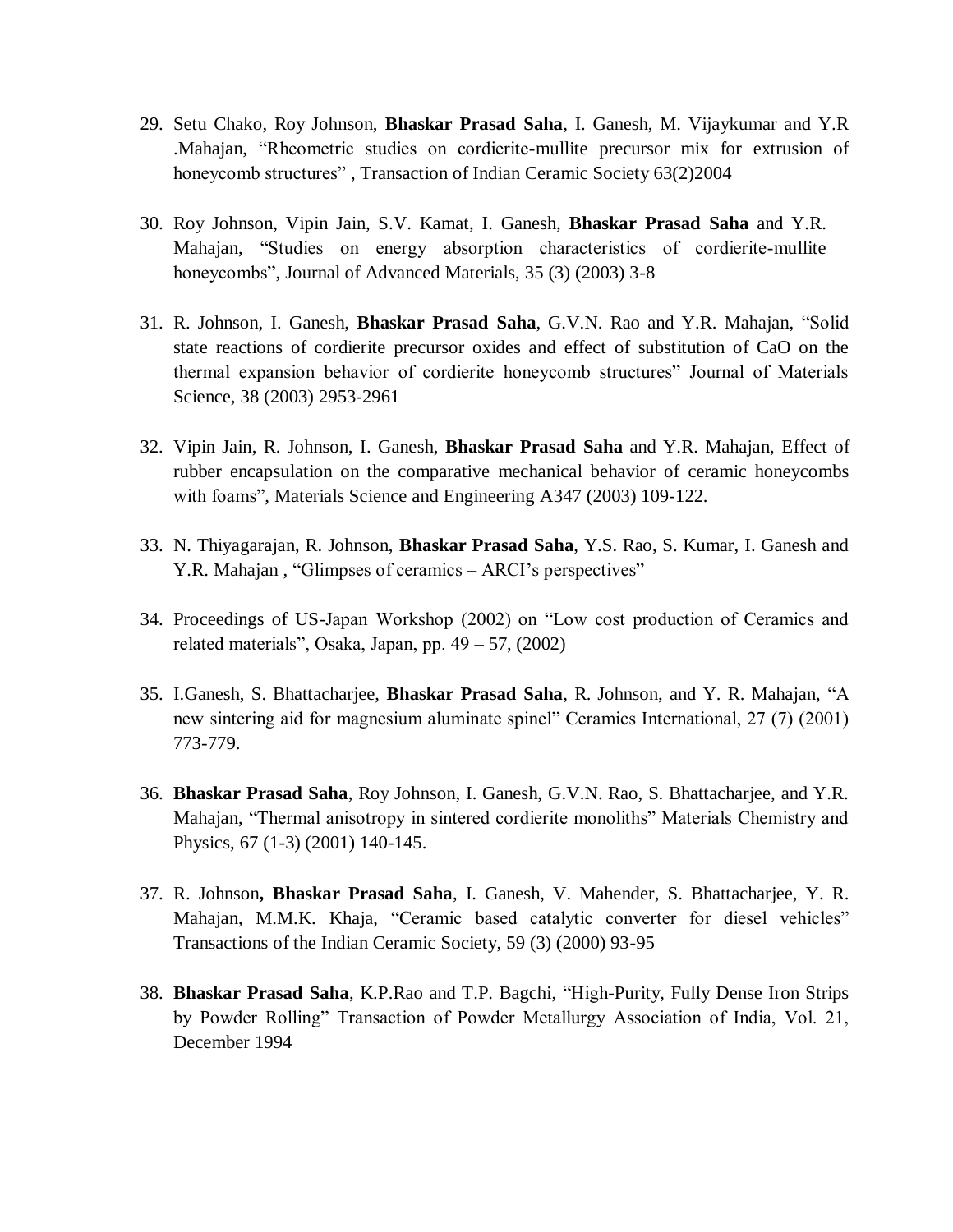- 39. **Bhaskar Prasad Saha**, K.P. Rao and T.P. Bagchi, "High-Temperature Sintering of Iron-Copper-Graphite System", Transaction of Powder Metallurgy Association of India,Vol. 21, December 1994.
- 40. **Bhaskar Prasad Saha** and G. S. Upadhyaya, "Liquid Phase sintering of T15 and T42 High Speed Steel Composites Containing Ti (C, N)", Powder Metallurgy International, Vol. 24, No. 6, 1993.
- 41. **Bhaskar Prasad Saha** and G. S. Upadhyaya,"Liquid Phase sintering of T15 and T42 High Speed Steel Composites containing TiB2", Journal of Material Processing Technology, Vol. 36, 1993.
- 42. Pradipta K. Kar, **Bhaskar Prasad Saha** and G.S. Upadhyaya "Properties of Sintered T15 and T42 High Speed Steels", Powder Metallurgy International, Vol. 29, No. 2, 1993.

## **BOOK CHAPTER**

1. D. C. Jana and **Bhaskar Prasad Saha**," Silicon carbide based lightweight mirror blanks for space optics applications". In: Y. R Mahajan and R. Johnson (Eds) Handbook of Advanced Ceramics and Composites Applications, First Edition, Springer, NY (Accepted).

## **PATENTS (INDIAN) AWARDED/FILED**

- 1. An Indirectly Heated Catalytic Convertor for use in Vehicles. G.S. Bhattacharjee, Roy Johnson, Bhaskar Prasad Saha, (Indian Patent. No. 185433 Dated August 25, 1994)
- 2. New Coposite Material (Ceramic Honeycomb based) having good Shock Attenuating Properties, Roy Johnson, Bhaskar Prasad Saha and YR Mahajan (Indian Patent. No. 194524 Dated 06-05-1998)
- 3. I.Ganesh, Subir Bhattacharjee, Bhaskar Prasad Saha, Roy Johnson, and Y.R. Mahajan, An improved process for the production of dense magnesium aluminate spinel grains, (Indian Patent. No. 200272 Dated 07-01-1999).
- 4. V.V.S. Rao Roy Johnson, Bhaskar Prasad Saha and YR Mahajan, Ceramic Honeycomb Based Energy Efficient Air Heater. (Indian Patent. No. 2007787 Dated 07-01-99).
- 5. Bhaskar Prasad Saha, S. Bhattacharjee, I. Ganesh and Roy Johnson, Y.R. Mahajan, An improved process for preparing ceramic crucibles having high thermal shock resistance and high slag penetration resistance useful for carbon and sulfur analysis of ferrous alloys